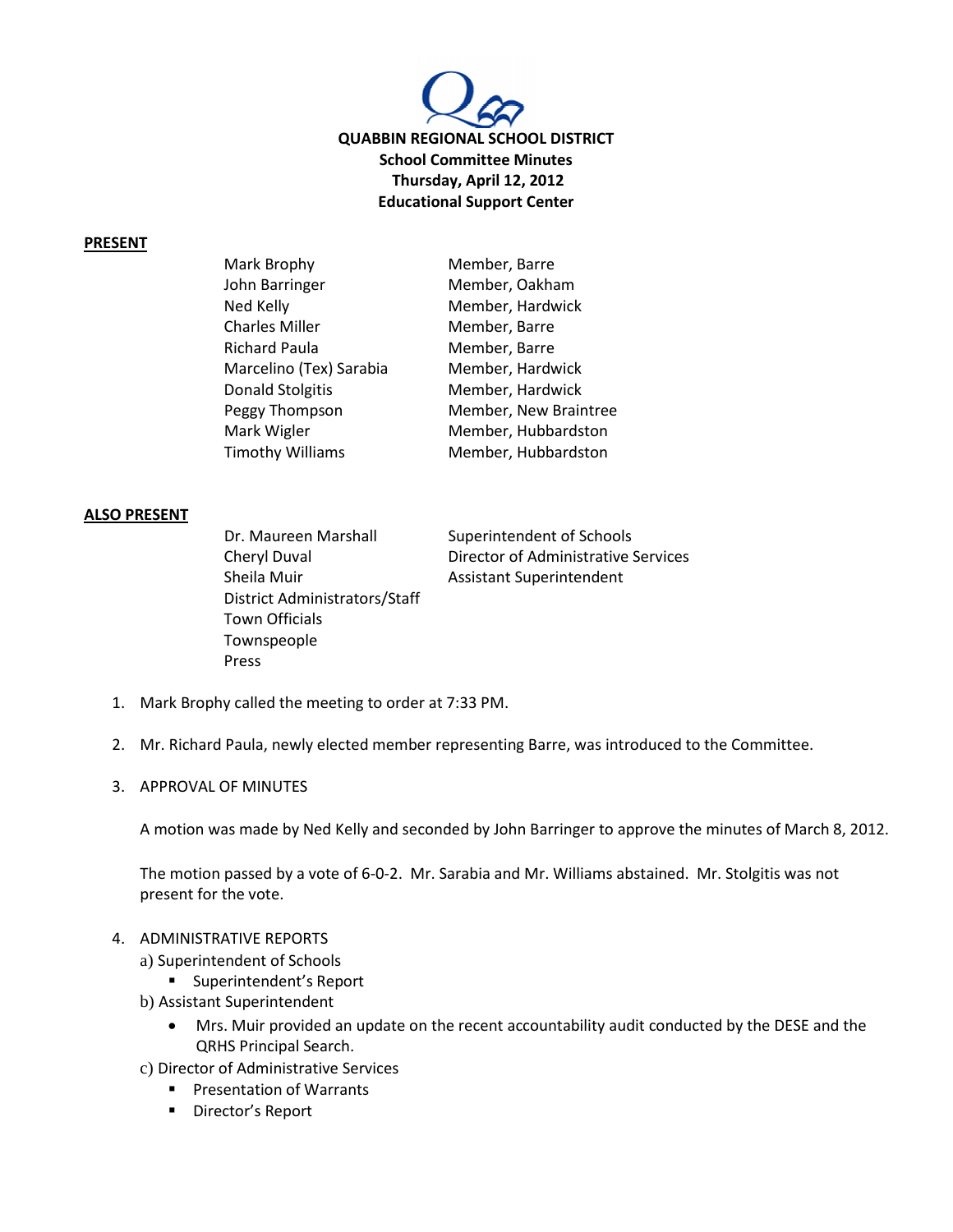d) Teacher Advisory Council - Dot Verheyen-Cudjoe distributed a handout from MTA on the new evaluation process for teachers. She thanked the Committee for the opportunity to meet with MTA representatives regarding the process.

e) Student Advisory Council - No report was presented.

# 5. SUBCOMMITTEE REPORTS

- a) Administrative Review No report was presented.
- b) Audit No report was presented.
- c) Budget Mark Brophy provided an update on the FY13 budget process and the results of the meeting held earlier this evening. He stated that we will need to have a 2/3 vote of the Committee to change the budget.
- d) Central Office Mark Brophy provided an update on the April  $5<sup>th</sup>$  Central Office Subcommittee meeting. A representative from Hampshire Council of Governments provided the Subcommittee with information on solar projects. Mr. Burnett stated that several companies offer this service. With the assistance of the Hampshire Council of Governments, the District will put together an RFP. Mr. Burnett reviewed the RFP timeline. A brief discussion ensued.
- e) Collective Bargaining No report was given.
- f) Plant & Facilities A meeting of the Plant & Facilities Subcommittee will be held on April 30<sup>th</sup>. Representatives from DOER will be invited to attend to discuss what grants are available. The Supt. informed the Committee that the District received paperwork from MSBA regarding Ruggles Lane Roof Project (through the MSBA accelerated repair grant program). An OPM & designer will be selected and a Building Committee formed.
- g) Policy Review/Reform The Supt. reported that she and Dr. Allan have met to go over policy revisions for the remaining policy sections. They will meet again and in the fall bring policy recommendations to the full committee.
- h) Special Education No report was given.
- i) Technology No report was given.
- 6. UNFINISHED BUSINESS No action was taken.
- 7. PUBLIC COMMENT No public comment was offered.

## 8. SCHOOL COMMITTEE CONCERNS

 Mr. Miller asked about the timeline for superintendent search. Mr. Brophy reported that the Chair has delegated the Central Office Subcommittee to decide on the process for the superintendent search. He stated that the Chair will be meeting with Supt. Marshall to negotiate a contract for her services during the transition.

## 9. NEW BUSINESS

a) 2012-2013 Proposed Calendar – Request for approval

A motion was made by John Barringer and seconded by Rick Paula to approve the 2012-2013 school calendar.

A discussion ensued.

The Supt. informed the Committee that the calendar had been reviewed by the QRTA.

The Supt. explained the changes to the proposed calendar and the need for additional professional development time.

A discussion on the early release time ensued.